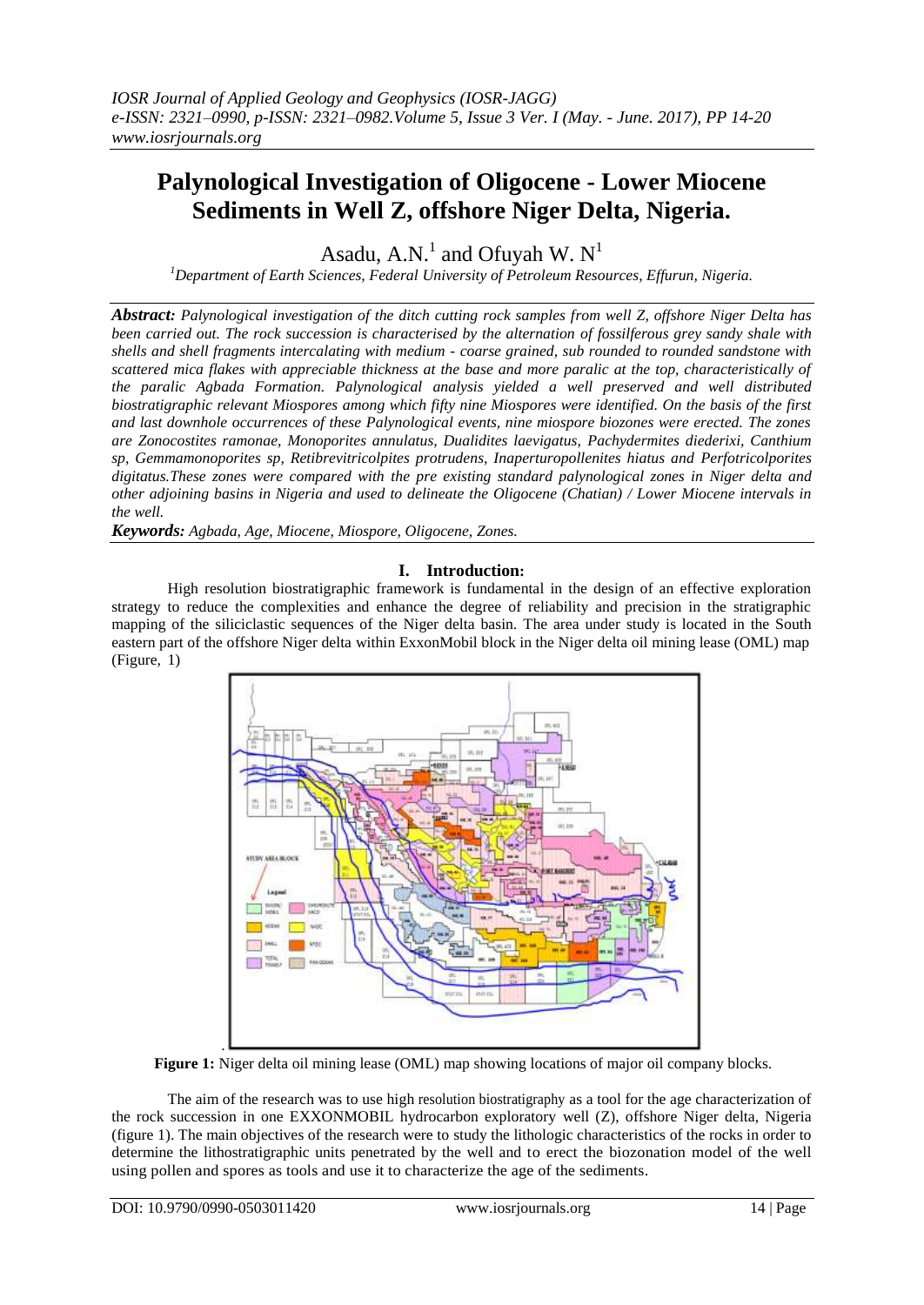# **1.1: Previous work:**

Niger delta stratigraphy has been well studied using pollen and spore from Cretaceous to recent sediments in Niger delta and other adjoining sedimentary basins in Nigeria. Among the earlier authors who utilized pollen and spore for age characterization are [1], who discussed the palynology of the Tertiary sediments from tropical areas including South America, West Africa (Nigeria) and Asia. They described and illustrated forty-nine biostratigraphic relevant miospores from which seven pan - tropical zones were erected and used to delineate all geologic boundaries from Maastrichtian to Pleistocene. The zones are from base to top: *Proteacidites dehaani* zone delineating the Maastrichtian sediments; *Proxapertites operculatus* delineating the lower Paleocene to lower Eocene; *Monoporities annulatus* covering the mid Eocene; *Verrucatosporites usmensis* delineating the upper Eocene; *Magnasriatites howardi* of Oligocene to lower Miocene; *Crassoretitriletes vanraadshooveni* delineates the top of lower Miocene and the *Echitriporites spinosus* zone delineating the middle Miocene to Pleistocene intervals. They further subdivided these zones regionally and recognized *Retidiporites magdalenensis* and *Reitibrevitricolpites triangulates* subzones in *Proxapertites operculatus* zone and also recognized *Cicatricosisporites dorogensis* and *Verrucatosporites rotundiporis*  subzones in *Magnasriatites howardi* zone. They also compared these zones in Nigeria, Borneo, Caribbean and other areas. The studied interval of the well fall within the *Magnastriatites howardi* zone of [1]. [2], studied some new Eocene pollen of Ogwashi- Asaba Formation in southeastern Nigeria. They systematically described and illustrated forty new Eocene pollen grains attributed to twenty- three genera among which three were originallydescribed. [3], summarized the dinocyst and miospore biozonation models for Maastrichtian-Pleistocene succession of Nigerian sedimentary basins. She erected nineteen informal dinocyst zones and seventeen miospore assemblage zones and compared the dinocyst zones with zonation schemes covering the type Maastrichtian -Pleistocene sections and compared the miospore zones with that of [1]. [4], erected the pollen zones published in Niger delta geological data table. [5], studied the Late Miocene to Early Pliocene palynostratigrphy and Paleoenvironment of ANE-1 Well, Eastern Niger delta and placed the Miocene/Pliocene with the First Appearance Datum (FAD) of *Nymphaeapollis clarus* and increase in *Monoporites annulatus*.

## **1.2: Niger Delta Geology:**

The Tertiary Niger delta complex is made of three diachronous formations, representing prograding depositional facies. These formations are mostly distinguished on the basis of sand-shale ratios. They are the Akata, Agbada and Benin Formations. The type sections of these formations have been well studied and reviewed by several authors as Short and [6], [7], [8], and [9], among others. The Akata Formation is the basal unit of the Tertiary delta complex. The lithofacies is composed of shales, clays, and silts at the base of the known delta sequence. They contain a few streaks of sand, possibly of turbiditic origin [10], and were deposited in holomarine (delta-front to deeper marine) environments. This formation is characteristically over pressured and range in age from the Paleocene to Recent. The Agbada Formation overlies the Akata Formation and forms the second of the three strongly diachronous Niger Delta Complex formations. This forms the hydrocarbonprospective sequence in the Niger Delta. As the principal reservoir of Niger Delta oil, the formation has been studied in some detail. The works of [11] and Weber and [12] are however, quite classic. The Agbada Formation is represented by an alternation of sands (fluviatile, coastal, and fluviomarine), silts, clays, and marine shales (shale percentage increasing with depth) in various proportion and thicknesses, representing cyclic sequences of offlap units. These paralic clastics are the truly deltaic portion of the sequence and were deposited in a number of delta-front, delta-topset, and fluvio-deltaic environments. The upper part of the Agbada Formation often has sand percentages ranging from 50 – 75%, becoming increasingly sandy towards the overlying Benin Formation. The low part has less than 40% sand and the shaliness increases downwards and laterally into the Akata Formation. Agbada Formation is overlain by the third formation, the Benin Formation, a continental latest Eocene to Recent deposit of alluvial and upper coastal plain sands that are up to 2000 m thick. This is the freshwater bearing formation in the Niger Delta (figure 2).



**Figure 2**: Stratigraphic column showing formations of the Niger delta (modified from [8], and [13].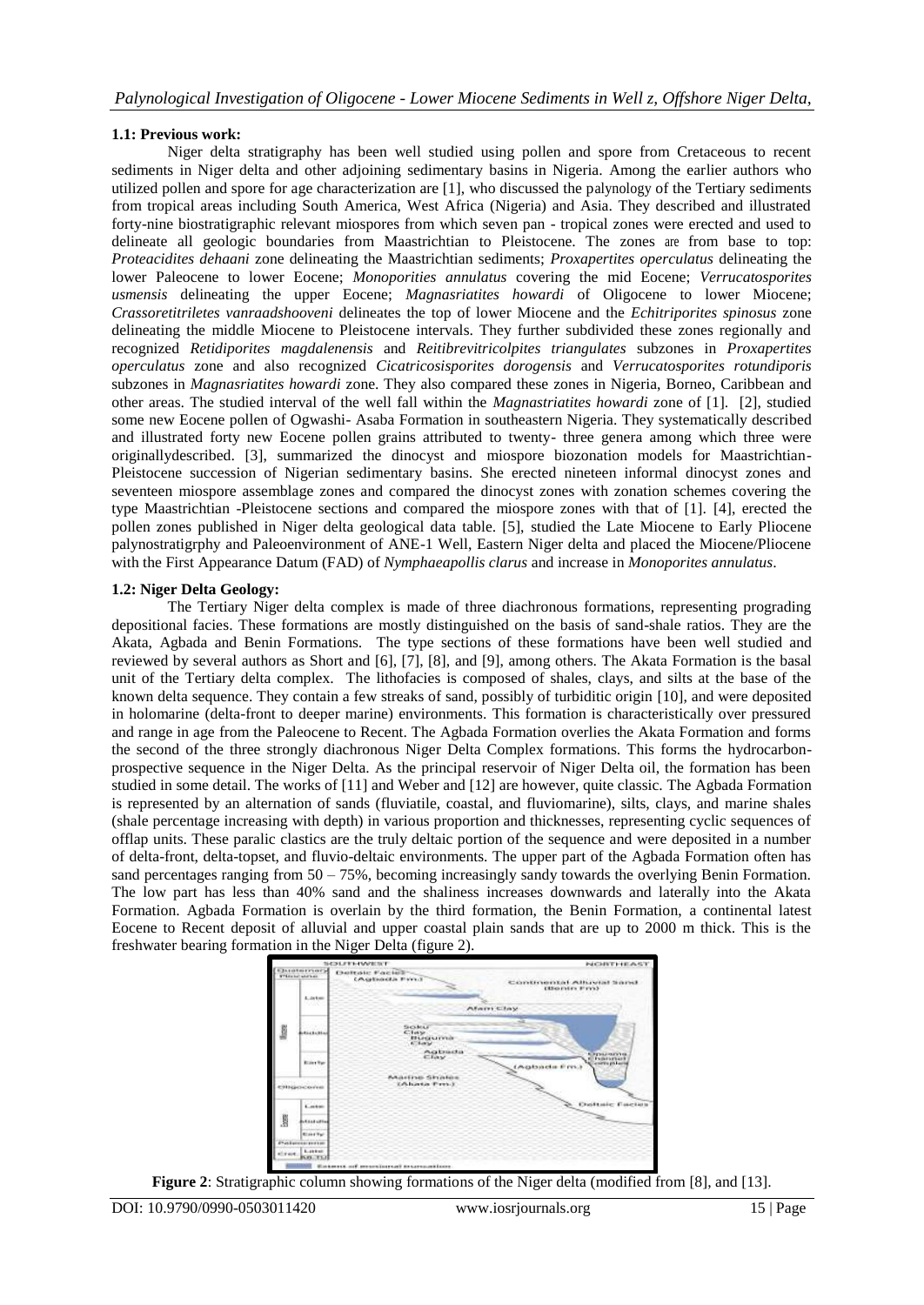## **II. Method Of Study**

The methods used were the sedimentological analysis and Palynostratigrphy of the ditch cutting rock samples. A total of one hundred and ten (110) ditch cutting rock samples made available for this study were analyzed texturally and lithologically. The Lithological analysis was done with the aid of the gamma ray log. Variations in the gamma ray log signatures were used in differentiating the lithologic units with high gamma ray log values depicting shale while low gamma ray values corresponds with sandy units. The textural analysis was made by viewing these samples under the microscope with a grain size comparator in order to identify the different rock types penetrated by the well and its variability within succession. The sedimentary structures and associated accessory mineral content of the sediments were also considered within the limit of the available data. In order to recover the palynomorphs from the rock matrix, the ditch cutting rock samples were composited at 30-60 Feet intervals and subjected to standard Palynological sample preparation method involving various acid treatments for the removal of carbonates, silicates, oxidation, washing, concentration of palynomorphs, staining and mounting into microscope slides with subsequent analysis for pollen and spores. A total of eighty-eight (88) slides were made from the well and analyzed for pollen and spores with transmitted light binocular microscope. The analysis involved the identification of the palynomorphs from genus to species level using albums and catalogues of Niger delta palynomorphs and other available useful journals of both local and global importance; recognition and proper counting and study of general distribution of the palynomorphs in the sediments in order to characterize the age of the sediments. The (x40) objective lens and a digital camera were used for the analysis.

## **III. Results And Discussions**

#### **3.1: Lithostratigraphy:**

 The Litholog of the well is presented in Figure (3). The rock succession is characterised by the alternation fossilferous grey sandy shale with shells and shell fragments intercalating with medium - coarse grained, sub rounded to rounded sandstone with scattered mica flakes with appreciable thickness at the base and more paralic at the top characteristically of the paralic Agbada Formation (figure 3 ).

**3.2: Biozonation and Age:** Palynological analysis yielded well preserved and diverse miospores useful for biostratigraphy among which fifty-nine Miospores (forty- seven pollen and twelve spores) were identified. On the basis of first and last downhole occurrences of these palynological events, nine miospore biozones were erected and used to characterize the age of the sediments from Oligocene to Lower Miocene (Figure, 4).

**3:2:1: Miospores Biozonation :** The miospore range chart and biozonation of well Z, is presented in (Figure, 4) The zones are defined from base to top as follows:

**Zone (i):** *Zonocostites ramonae***– Oligocene.** The base of this zone which is the base of the well is at 10470 ft and defined by the first downhole occurrences of *Zonocostites ramonae, Rhizophora apiculata, Cicatricocisporites dorogensis, Polygonium* sp, and *Deltoidospora* sp. The top is recognised at 9870 ft and defined by the first downhole occurrence of *Longertites marginatus* and *Syncolporites incomptus;* The last downhole occurrences of *Verrucatosporites usmensis, Caryadopollenites veripites,* sp*, Monoporites annulatus, , Verrutriculporites rotundiporis, Retitriculporites irregularis, Pisonia grandis,* smooth monolith spore, *Canthium* sp, *Psilaheterocolpites*  sp and *Echitriporites Spinosus.*

**Zone (ii):** *Monoporites annulatus* **sp zone- Oligocene.** The base is the same as the top of zone (i). The top is recognised at 9540 ft and defined by the last downhole occurrences of *striatriculpites pimulus, Dualidites laevigatus, Cyperaceapollis* sp, *and Gemmastephanocolpites* sp*.*



**Figure, 3:** Litholog of well Z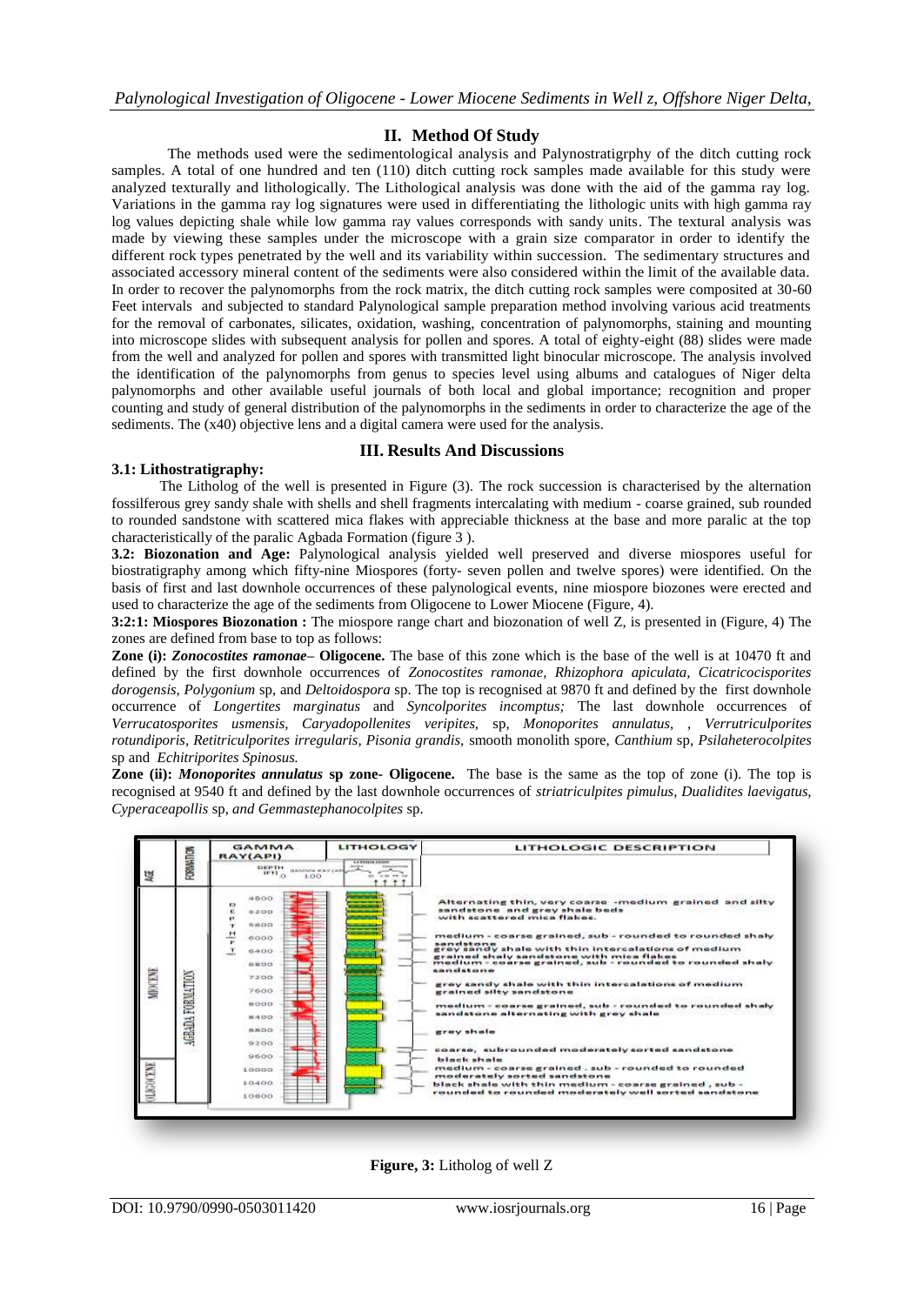**Zone (iii): zone:** *Dualidites laevigatus* **zone**- Oligocene. The base is the same as the top of zone (ii). The top is recognised at 9210 ft and defined by the first downhole occurrences of *Polyadopollenites vacampori* and *Dualidites laevigatus;* the last downhole occurrences of *Pachydermites diederixi, Elaesis guineansis, Avicenia*  sp, *Sapotaceoidaepollenits* sp, *Crassoretitriletes vanraadshoeveni* and *Beskipollis elegans.*

**Zone (iv):** *Pachydermites diederixi* **zone- Lower Miocene.** The base is the same as the top of zone (iii). The top is recognised at 6720 ft and defined by the first downhole occurrences of *Canthium* sp, *Avicenia* sp, *and Elaesis guineansis,* and the last downhole occurrence of *Psilatriclporites crassus.*

**Zone (v):** *Canthium* **sp zone**- **Lower Miocene.** The base is the same as the top of zone (iv). The top is recognised at 5910 ft and defined by the first downhole occurrences of *Concentricytes circulus, Gemmastephanocolpites* sp, *Cyperaceapollis* sp, *Archornea Obovata* and *Cicatricocisporites dorogensis* and last downhole occurrence of *Forveotricolporites crassiexinus,*



**Figure, 4:** Miospore range chart and biozonation of well Z

**Zone (vi)** *Gemmamonoporites* **sp zone- Lower Miocene.** The base is the same as the top of zone (v). The top is recognised at 5400 ft .The top of this zone is defined by the first downhole occurrences of *Tubifloridites antipodica,* smooth monolete spore*, Cingulatisporites ornatus, Avicenia marina, Gemmamonoporites* sp, *Striatriculpites catatumbus* and *Proxapertites annisoscpulture* and last downhole occurrence of *Retibrevitricolpites protrudens.*

**Zone (vii):** *Retibrevitricolpites protruden s***zone**- **Lower Miocene.** The base is the same as the top of zone (vi). The top is recognised at 5040ft and defined by the first downhole occurrences of *Forveotricolporites crassiexinus, Longapertites* sp*, Retitricolporites* sp, *Stephanocolporites* sp, and *Tricolporopollenites* sp

**Zone (viii):** *Inaperturopollenites hiatus* **zone**- **Lower Miocene.** The base is the same as the top of zone (vii). The top is recognised at 4890ft and defined by the first downhole occurrences of*, Rhizophora apialata, Retibrevitricolpites triangulatus, Bombax ceiba, Polygonium* sp*, Multiaerolites formosus, Ctenolonphonidites parviforlius, Verrucatosporites usmensis, Polypodiaceisporites spedia, Proxapertites cursus, Ixora casei* and *Retibrevitricolpites protruden;* and last downhole occurrences of *Racemonocolpites hians, Ilex* sp and *Inaperturopollenites hiatus.*

*Z***one (ix):** *Perfotricolporites digitatus* **zone** - **Lower Miocene The** base is the same as the top of zone (viii). The top is recognised at 4770 ft and defined by the first downhole occurrences of *Zonocostites ramonae, Deltoidospora sp, Verrutriculporites rotundiporis, Caryadopollenites veripites, Psilaheterocolporites* sp, *Monoporites annulatus, Echitriporites Spinosus, Pisonia grandis, Striatriculpites pimulus, Beskipollis elegans, Sapotaceoidaepollenits* sp, *Pachydermites diederixi, Crassoretitriletes vanraadshoeveni, Psilatriclporites crassus, Racemonocolpites hians, Inaperturopollenites versus, Ilex* sp, *Perfotricolporites digitatus, Monocolpollenites trianguilus, Myrtaceidites* sp*, Arecipites exilimuratus, Rhizophora mucronata* and *Retitriculporites irregularis.* Some of the photomicrographs of these events are illustrated in plates (1-2).

**3:2:3: Age Characterization:** The erected miospore zones were compared with pantropical zones of [1] and used to delineate the Oligocene/Lower Miocene boundary (Figure, 5)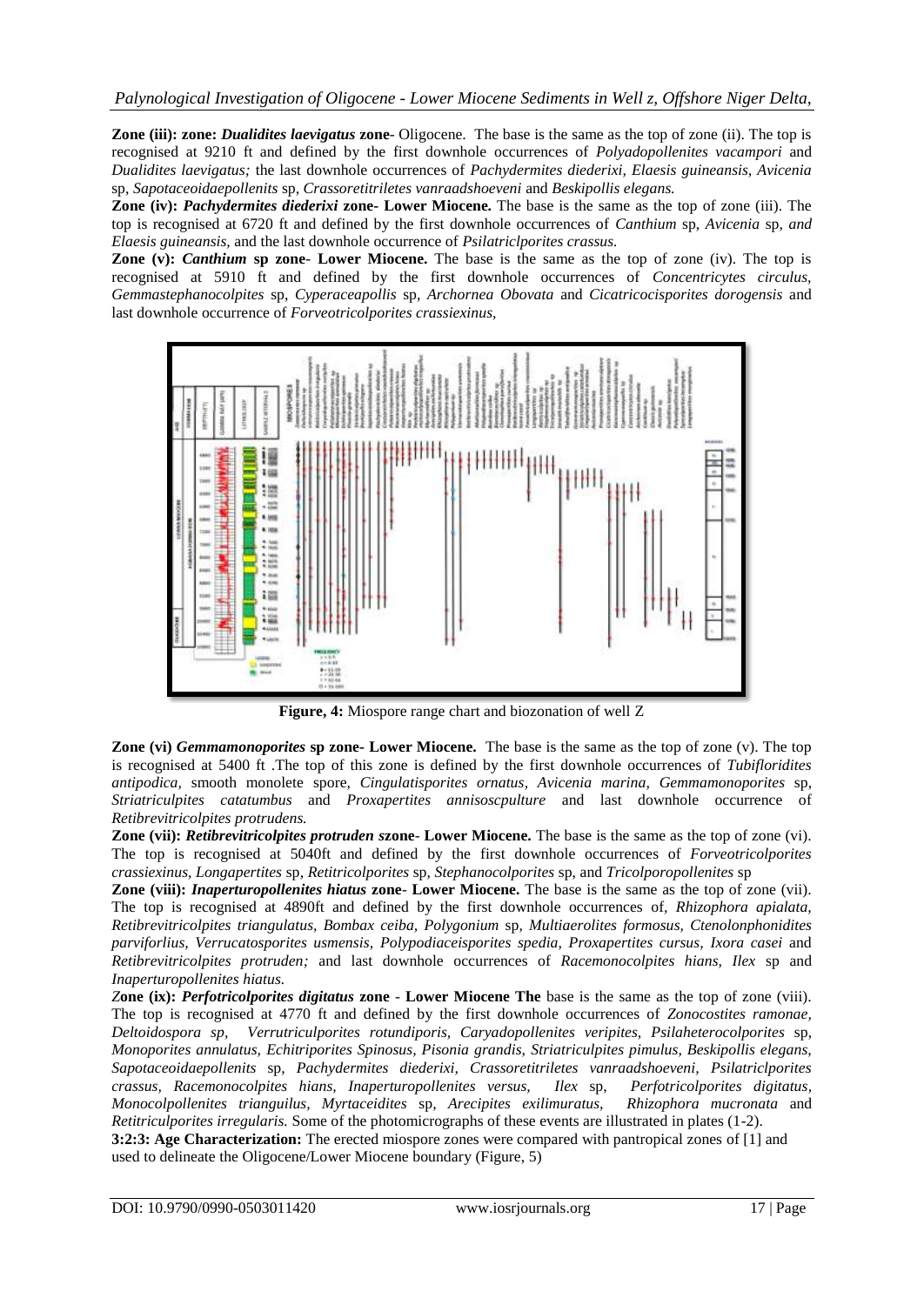# *Palynological Investigation of Oligocene - Lower Miocene Sediments in Well z, Offshore Niger Delta,*

**The Oligocene interval:** This interval is characterised by Miospore zones, (i to iii). Some age diagnostic palynomorphs used to delineate this interval include: *Zonocostites ramonae, Beskipollis elegans, Verrucatosporites usmensis, Crassoretitriletes vanraadshoeveni, Triculpites retibaculatus, Canthimidites, Proxapertites annisosculpure, Verrutriculporites rotundiporis, Retitriculporites irregularis, Retibrevitricoporites protrudens, Retibrevitricoporites obodoensis, Pachydermites diederixi, Striatriculpites catatumbus, Perfotriculporites digitatus, Racemonocolpites hians, Polypodiaceisporites* sp*, Striatriculpites pimulus, Dualidites laevigatus* etc*.* The occurrence of *Zonocostites ramonae* at the base of the wells indicate an age not older than Oligocene. The Rhizophora pollen *Zonocostites ramonae* evolved in the western coast of Africa in Oligocene and has continued in coastal and marine sediments of the tropics to Recent [1]. There has not been any record of this marker pollen in Nigeria in pre Oligocene time. First regular increase in *Zonocostites ramonae* has been consistently found in the Miocene and has been used to recognize Miocene sediments. The pre Miocene recorded low frequency occurrence of this pollen as in the case of this interval in the studied well, therefore an Oligocene age is indicated for the sediments. Also the co occurrence of known Eocene to Miocene palynomorphs such as *Verrucatosporites usmensis, verrutricolporites rotundiporis, Beskipollis elegans* etc is an indication of an age not younger than Miocene. The top of this interval is constrained by the first downhole occurrence (FDO) of *Dualidites laevigatus* recorded in the *Dualidites laevigatus* zone. This pollen has not been recorded in sediments older than Oligocene. This judgement is also supported by the incoming of the Oligocene /Miocene transition miospores as *Gemmamonoporites* sp*, Perfotrocolorites digitatus, Caryadopollenites veripites, Sapotaceidopollenites* sp etc. The top of this interval is recognised at 9210 ft, and correlates well with *Verrucatosporites usmensis* zone of [1] and P620 of [4].

| 鬘                                 | FORMATION         | DEPTH (FT)  | GALISIA RAY (API) | LITHOLOGY | ZONAL MARKERS                   | <b>BIOZONES</b> | <b>SEPTH (FT)</b>                                     | <b>COMPARISON</b><br><b>WITH</b><br>GERMERAAD<br>ET AL 1968 | COMPARISON<br>WITH EVAMY<br><b>ET AL 1978</b> |
|-----------------------------------|-------------------|-------------|-------------------|-----------|---------------------------------|-----------------|-------------------------------------------------------|-------------------------------------------------------------|-----------------------------------------------|
| LOUIER MOCENE<br><b>QUIGOCERE</b> | AGBADA FORISATION | 4800        |                   |           | Perfotriculporites digitatus    | 1 <sub>X</sub>  | $\frac{4770}{4870}$                                   | zone<br>Magnastrities howardi                               | 010406309<br><b>P780</b>                      |
|                                   |                   |             |                   |           | Inaperturopollenites histus     | viii            | 5040                                                  |                                                             |                                               |
|                                   |                   | 5200        |                   |           | Retibrevitricolpites protrudens | vii             |                                                       |                                                             |                                               |
|                                   |                   | 5600        |                   |           | Gemmamonoporites sp             | vi              | 5400<br>6910<br>6720<br>9210<br>9540<br>9870<br>10470 |                                                             | P630 - P670<br>P620                           |
|                                   |                   | 6000        |                   |           | Canthium sp                     | $\checkmark$    |                                                       |                                                             |                                               |
|                                   |                   | 6400        |                   |           |                                 |                 |                                                       |                                                             |                                               |
|                                   |                   | 6800        |                   |           |                                 | iv              |                                                       |                                                             |                                               |
|                                   |                   | 7200        |                   |           |                                 |                 |                                                       |                                                             |                                               |
|                                   |                   | 7600        |                   |           |                                 |                 |                                                       |                                                             |                                               |
|                                   |                   | 8000        |                   |           | Pachydermites diederixi         |                 |                                                       |                                                             |                                               |
|                                   |                   | 8400        |                   |           |                                 |                 |                                                       |                                                             |                                               |
|                                   |                   | <b>BROO</b> |                   |           |                                 |                 |                                                       |                                                             |                                               |
|                                   |                   | 9200        |                   |           |                                 |                 |                                                       | Verrucatosporites<br>$\nu$ smensis                          |                                               |
|                                   |                   | 9600        |                   |           | <b>Duatidites laevigatus</b>    | ш               |                                                       |                                                             |                                               |
|                                   |                   |             |                   |           | Monoporites annulatus           | Ħ               |                                                       |                                                             |                                               |
|                                   |                   | 10000       | Ħ                 |           | Zonocostites ramonae            | ٠               |                                                       |                                                             |                                               |
|                                   |                   | 10400       |                   |           |                                 |                 |                                                       |                                                             |                                               |

**Figure 5:** Miospore Biozones of well Z, in comparison with [1], and [4] zonation models.

**The lower Miocene interval:** This interval is recognised by miospore zones (iv - ix) and the diagnostic miospore events used to characterise this interval include: the first downhole occurrences (FDO) of *Retibrevitricolpites protrudens, Bombax ceiba, Multiaerolites formosus, Perfotriculporites digitatus, Inaperturopollenites hiatus,* etc*.* These events correlate this interval with the *Magnastrites howardi* zone of [1], and P630 - P780 of [4] pollen zones (Figure, 5).

## **IV. Summary / Conclusion**

Palynological analysis of the studied wells yielded a well preserved and diverse biostratigraphic relevant Miospores among which fifty nine Miospores were identified. On the basis of the first and last downhole occurrences of these Palynological events, nine miospore biozones were erected. The zones are *Zonocostites ramonae, Monoporites annulatus, Dualidites laevigatus, Pachydermites diederixi, Canthium* sp, *Gemmamonoporites* sp, *Retibrevitricolpites protrudens, Inaperturopollenites hiatus and Perfotricolporite digitatus. Zonocostites ramonae, Monoporites annulatus and Dualidites laevigatus* zones were compared with the *Verrucatosporites usmensis* zone and P620 of [1] and [4] respectively to delineate the Oligocene (Chatian) interval while the *Pachydermites diederixi, Canthium* sp, *Gemmamonoporites* sp, *Retibrevitricolpites protrudens, Inaperturopollenites hiatus and Perfotricolporites digitatus* zones were compared with the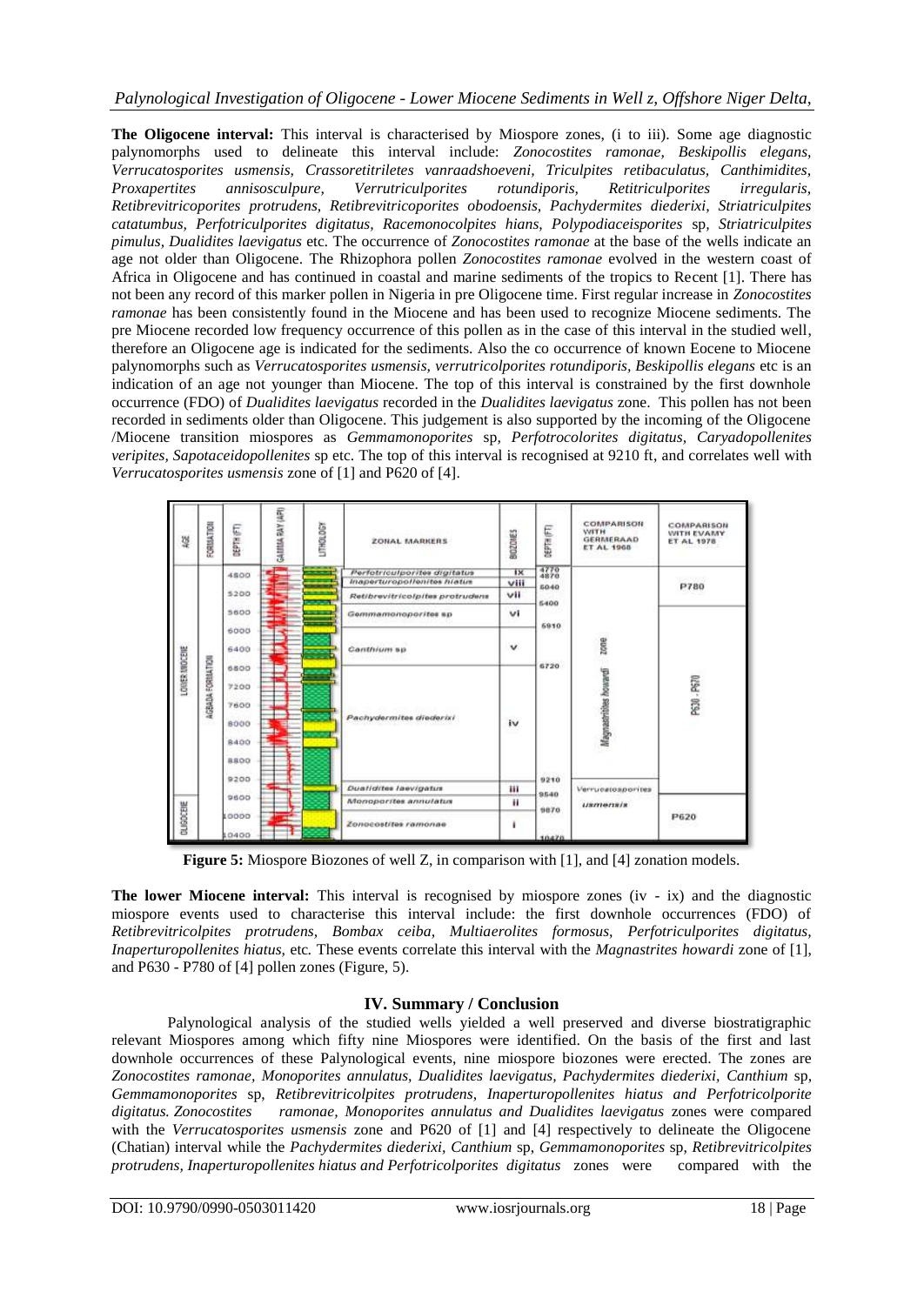# *Palynological Investigation of Oligocene - Lower Miocene Sediments in Well z, Offshore Niger Delta,*

*Magnastriatites howardi* zone and P630-P780 of [1] and [4] respectively to delineate the Lower Miocene. Inference from the sedimentology also shows that the studied section penetrated the Agbada Formation. PLATE 1



PLATE 1

| 1                       | Zonocostites ramonae            |
|-------------------------|---------------------------------|
| $\mathbf{2}$            | Zonocostites ramonae            |
| 3                       | Verrutricolporites rotundiporis |
| $\overline{\mathbf{4}}$ | Verrutricolporites rotundiporis |
| 5                       | Verrutricolporites rotundiporis |
| 6                       | Verrucatosporites usmensis      |
| 7                       | Verrucatosporites usmensis      |
| 8                       | Cyperaceaepollis sp             |
| 9                       | Cyperaceaepollis sp             |
| 10                      | Syncolporites incomptus         |
| 11                      | Striatriculpites pimulus        |
| 12                      | Canthium sp                     |
| 13                      | Deltoidospora sp                |
| 14                      | Deltoidospora sp                |
| 15                      | Polyadopollenites vacampori     |
| 16                      | Sapotaceoidaepollenites sp      |
| 17                      | Dualaidites laevigatus          |
| 18                      | Beskipollis elegans             |
| 19                      | Archornea obovata               |
| 20                      | Longapertites marginatus        |
| 21                      | Monoporotes annulatus           |
| 22                      | Monoporotes annulatus           |

## **PLATE 2**

| 1            | Striatriculpites catatumbus       |
|--------------|-----------------------------------|
| $\mathbf{2}$ | Tricolporopollenites sp           |
| 3            | Retitricolporites irregularis     |
| 4            | Retitricolporites irregularis     |
| 5            | Retibrevitricolporites protrudens |
| 6            | Retibrevitricolporites protrudens |
| 7            | Stephanocolpites sp               |
| 8            | Pachydermites diederixi           |
| 9            | Pachydermites diederixi           |
| 10           | Pachydermites diederixi           |
| 11           | Pachydermites diederixi           |
| 12           | Racemonocolpites hians            |
| 13           | Multiaerolites formosus           |
| 14           | Avicenia sp                       |
| 15           | Polypodiaceisporites spedia       |